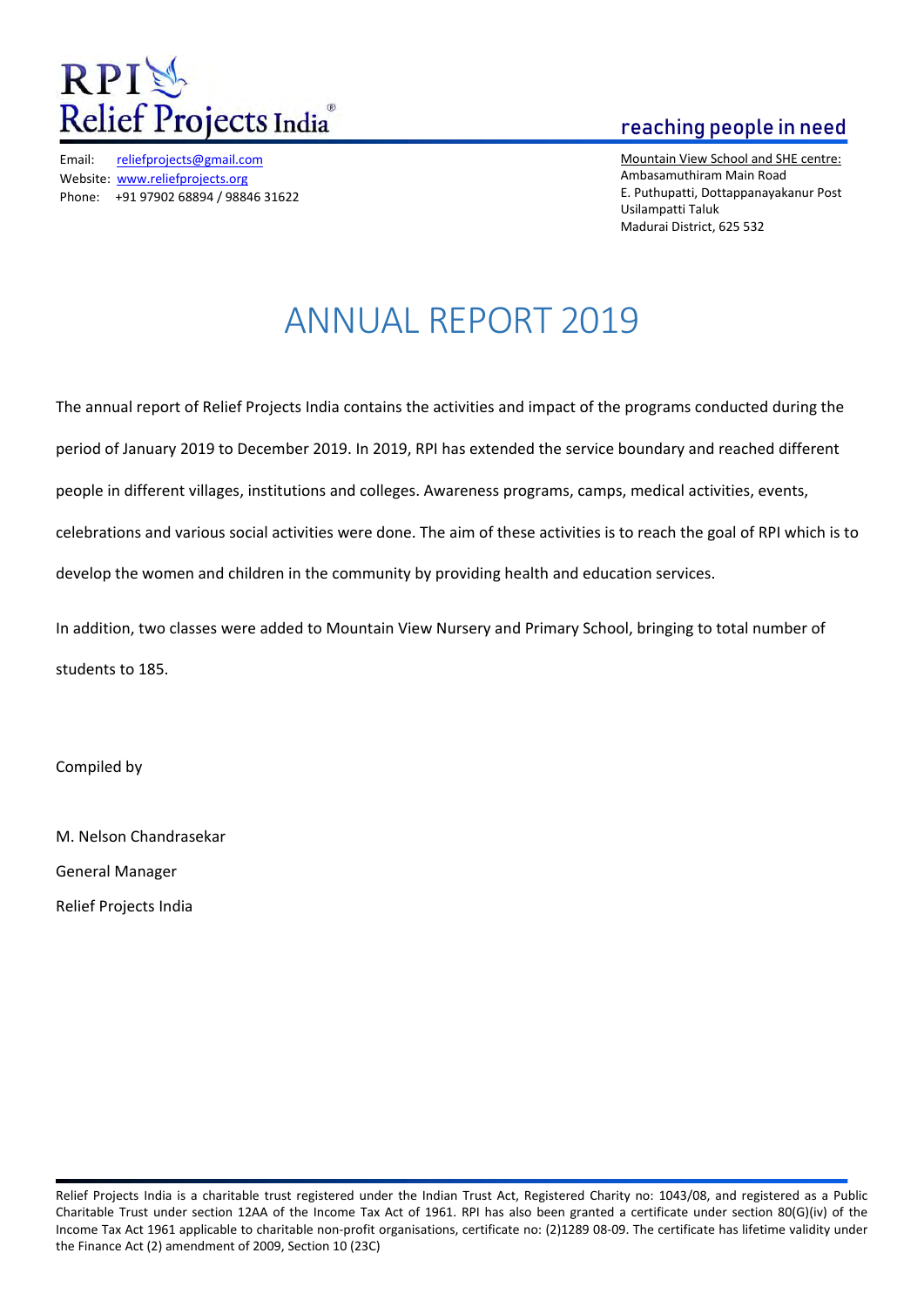## **Content**

- $\blacktriangleright$  Awareness programs
- $\triangleright$  Camps
- $\triangleright$  Training and Meetings
- $\triangleright$  Education and nutrition support
- $\triangleright$  Events
- $\triangleright$  Celebrations
- $\triangleright$  Referral services
- $\triangleright$  Visits and feedbacks
- $\triangleright$  Impact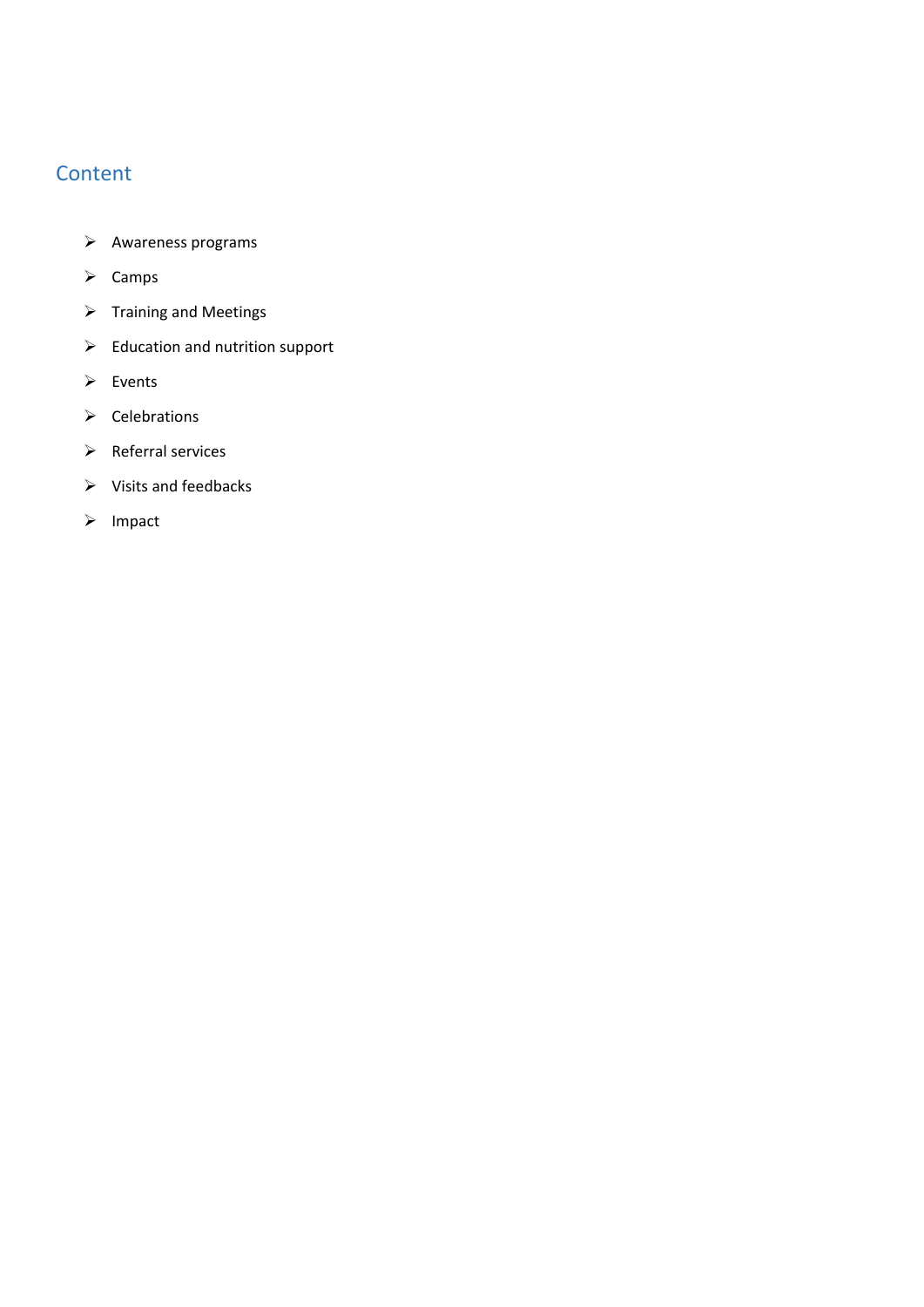## Programs and Participants

| SI.no          | <b>Awareness Programs</b>                          | No of programs      | <b>Total participants</b> |
|----------------|----------------------------------------------------|---------------------|---------------------------|
| $\mathbf{1}$   | Child protection awareness                         | $\mathbf{1}$        | 125                       |
| $\overline{2}$ | PNC/Healthy baby contest                           | 3                   | 121                       |
| 3              | Drug awareness                                     | $\overline{2}$      | 76                        |
| 4              | HIV/TB                                             | 6                   | 320                       |
| 5              | Women health awareness                             | $\overline{2}$      | 80                        |
| 6              | Dengue awarenesss                                  | $\overline{2}$      | 230                       |
| $\overline{7}$ | <b>Community Health awareness</b>                  | $\mathbf{1}$        | 40                        |
| 8              | Adolescent health awareness                        | 4                   | 455                       |
| 9              | Student health awareness                           | $\overline{2}$      | 75                        |
|                |                                                    |                     |                           |
|                | <b>CAMPS</b>                                       |                     |                           |
| 10             | Eye camp                                           | $\mathbf{1}$        | 121                       |
| 11             | Summer camp                                        | $1(6 \text{ days})$ | 180                       |
| 12             | Medical camp                                       | $\overline{2}$      | 620                       |
| 13             | <b>Nutrition awareness</b>                         | $\mathbf{1}$        | 135                       |
| 14             | Adolescent HB camp                                 | $\mathbf{1}$        | 115                       |
| 15             | Cervical cancer camp                               | $\mathbf{1}$        | 111                       |
|                |                                                    |                     |                           |
|                | <b>Training and Meetings</b>                       |                     |                           |
| 16             | <b>ICDS staff Training</b>                         | $\mathbf{1}$        | 102                       |
| 17             | <b>Parents Meeting</b>                             | $\overline{2}$      | 160                       |
| 18             | <b>Staff Meeting</b>                               | 7 x 16 staff        | 112                       |
|                |                                                    |                     |                           |
|                | <b>Education and Nutrition support</b>             |                     |                           |
| 19             | <b>Free Tuition</b>                                | 6                   | 320 x 280 days            |
| 20             | Anganwadi                                          | 6                   | 90 x 52 days              |
| 21             | Nutrition support for underweight kids             | $\overline{3}$      | $\overline{4}$            |
| 22             | <b>Education support materials</b><br>distribution | 6                   | 320                       |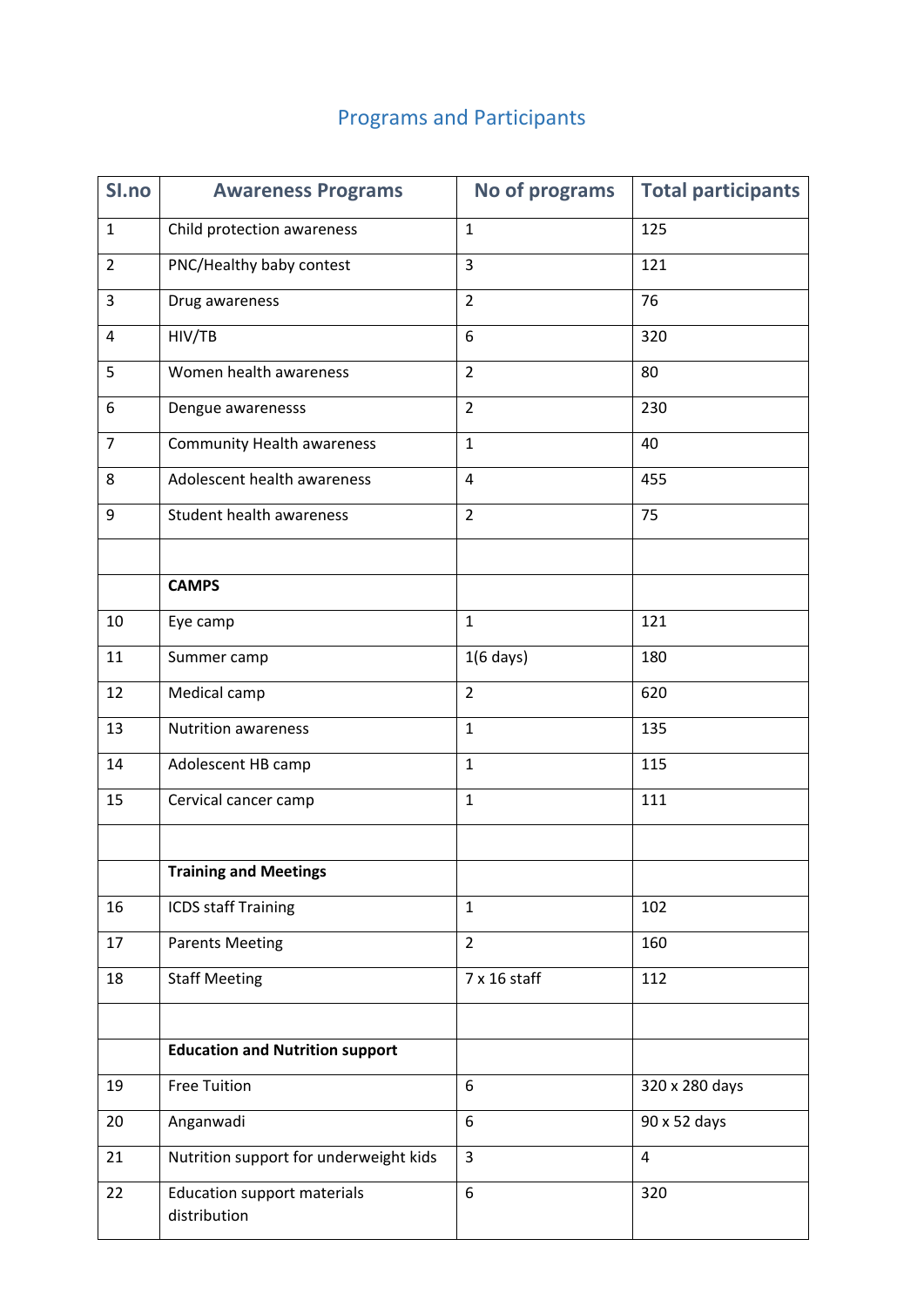### AWARENESS PROGRAMS

#### Child Protection awareness



It was observed that news about child abuse is coming often in the medias. Not only abuse, but also the issues like early marriage, school dropouts and lack of health seeking behaviours are also the problems in the community. To increase awareness in the community about such issues, RPI has arranged an awareness program in Dhottappanayakkanur jointly with Madurai District Child protection Unit on 20.07.19. The counsellor, Mrs.Shobana and a social worker conducted the

program with a powerpoint presentation. The village leaders, Anganwadi workers and the volunteers organised the program. 125 women attended the program. The formal welcome was given by the General Manager of RPI who also honoured the special guest and village leaders.

The real case studies and incidences that happened in various places were shared with the participants. In most cases the victims are abused by the close relatives and neighbours. So we should inform children about good and bad touch. The parents should spend time with their children and interact with them. If they gained the confidence of the children, they will share everything to the parents. Also discussed about the physical and mental effects of children on early marriage. The school drop-outs is another reason for child labour and early marriage. Also, the parents should encourage the children to continue their education. IEC materials were distributed to the participants.

#### Healthy baby contest



Healthy baby contest is part of the meeting to increase the knowledge of mothers concerning health and childcare. Three programs were conducted in the villages. 121 PNC mothers and their family members participated in the programs with their children. ICDS staff and RPI Directors attended the program in Karukattanpatti anganwadi centre. A quiz was conducted on prenatal nutrition, contraception and

childcare. The importance of the health mothers and children, immunizations, maternal feeding, hygiene, spacing and contraceptive methods were discussed in the meeting. The misconceptions about temporary contraceptives were clarified. The personal hygiene and weight of the children were observed. Based on the performance, the healthy babies were selected and prizes were given to the winners and all the PNC mothers to encourage them.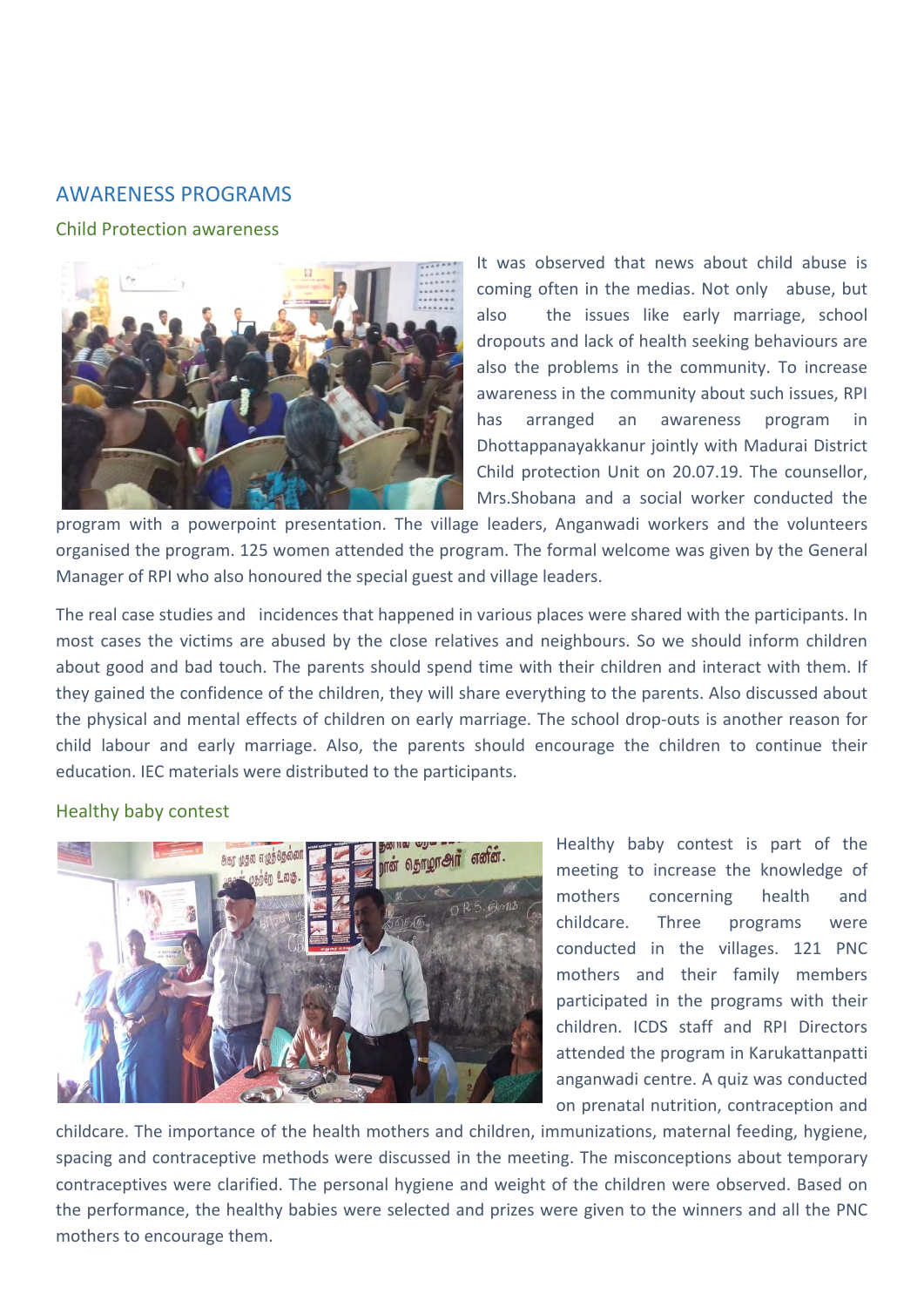#### Drug awareness program



Alcohol and drugs spoil the community and the students. We addressed the fact that even the school-going students are taking locally available drugs. Two awareness programs on drugs and alcohol were conducted in villages. More than 76 men and boys participated in the program. The effects of smoking, alcohol and drugs were explained through a PowerPoint presentation. The counsellors from government health department joined in these programs. They shared their experience on handling the addicted persons and effect of drugs. The effects of drugs on the organs in the body was explained by pictorial

representation. It was explained that addiction is a disease and it can be cured by proper treatment and counselling.

#### Tuberculosis & HIV awareness



TB and HIV awareness programs were conducted in 6 villages. 320 males and females participated in these programs. The symptoms, prevention and treatment were included in the program. The TB symptomatic persons were identified and sputum collection container was given and referred to the government hospital for investigation and treatment. From TB department, the senior treatment supervisor gave information about symptoms and treatment of TB.

HIV awareness was conducted through PowerPoint to inform the community and the students in the colleges. World AIDS day was observed in the Solai Arts and Science college. More than 100 students participated in this program

#### Women's Health awareness

Women's health awareness programs were conducted in 2 villages, Maruthampatti and Ambasamuthiram. More than 80 women participated in the meetings. Health and hygiene and general health awareness were insisted in the programs. The importance of women's education and issues on early marriage was focused in the programs

#### Dengue awareness

The Health Inspector's health team and RPI jointly conducted 2 dengue awareness programs in our school and community. More than 230 members benefited through these programs. The dengue prevention by keeping a clean environment was insisted.

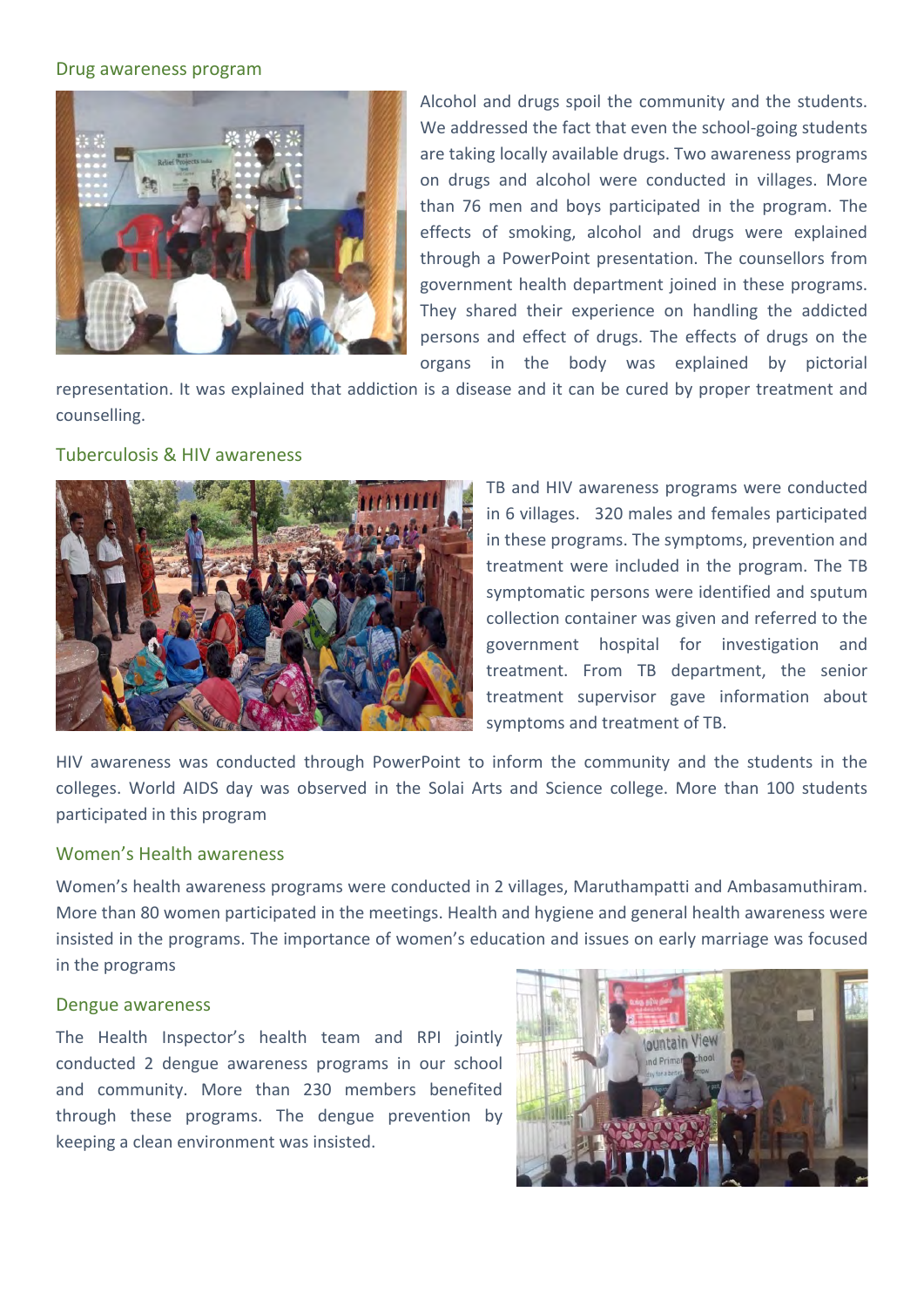#### Community health awareness



A health awareness meeting was conducted at Kunuthupati. Health and hygiene and the health issues during the rainy reason was explained. Dengue fever awareness and clean environment was also insisted. Nearly 40 people benefited from this program.

#### Adolescent health awareness

Four adolescent health awareness programs were separately conducted for boys and girls. More than 455 boys and girls participated in these programs. For girls, the importance of personal hygiene, and life skill awareness were explained. For boys, personal hygiene, good manners and importance of education was discussed. The programs were conducted in a nursing college, anganwadi centre and in the community.



#### Students awareness

Two awareness programs were conducted in Edayapatty and Dhottappanyakkanur for tuition students. The importance of education and health seeking behaviour and good manners were discussed in the meeting. More than 75 students participated in these programs.

#### Camps

#### Eyecamp

RPI and Madurai Aravind hospital jointly conducted the Eye camp on 12th October 2019. Totally 122 outpatients attended the camp. Among them 23 were fit for cataract surgery. They were referred to the Madurai Aravind hospital for surgery. 14 patients underwent surgery. All the outpatients came for various eye problems. RPI organized the camp by identify the needed persons by door to door interaction. We organised auto speaker announcement in all the villages and distributed the hand bills. Vehicle arrangement was made for the easy accessibility. Hospitality was done for the medical team and the patients. All the patients who underwent surgery restored their vision and conveyed thanks for the service.

#### Summer camp

Summer camp for tuition students was conducted in RPI from May 6<sup>th</sup> to May 11<sup>th</sup>. Every day more than 150 students from 8 villages attended the camp. The camp included arts and crafts, drawing, dance, games, storytelling and elocution competitions. Students enjoyed the camp with fun activities. They presented their cultural performances on the final day. Every year, RPI is conducting this camp for the village students. They are interested to participate in this camp every year. This brings unity among the students from different villages, communities and religious back grounds. It helps to identify and bring out the hidden skills of the students.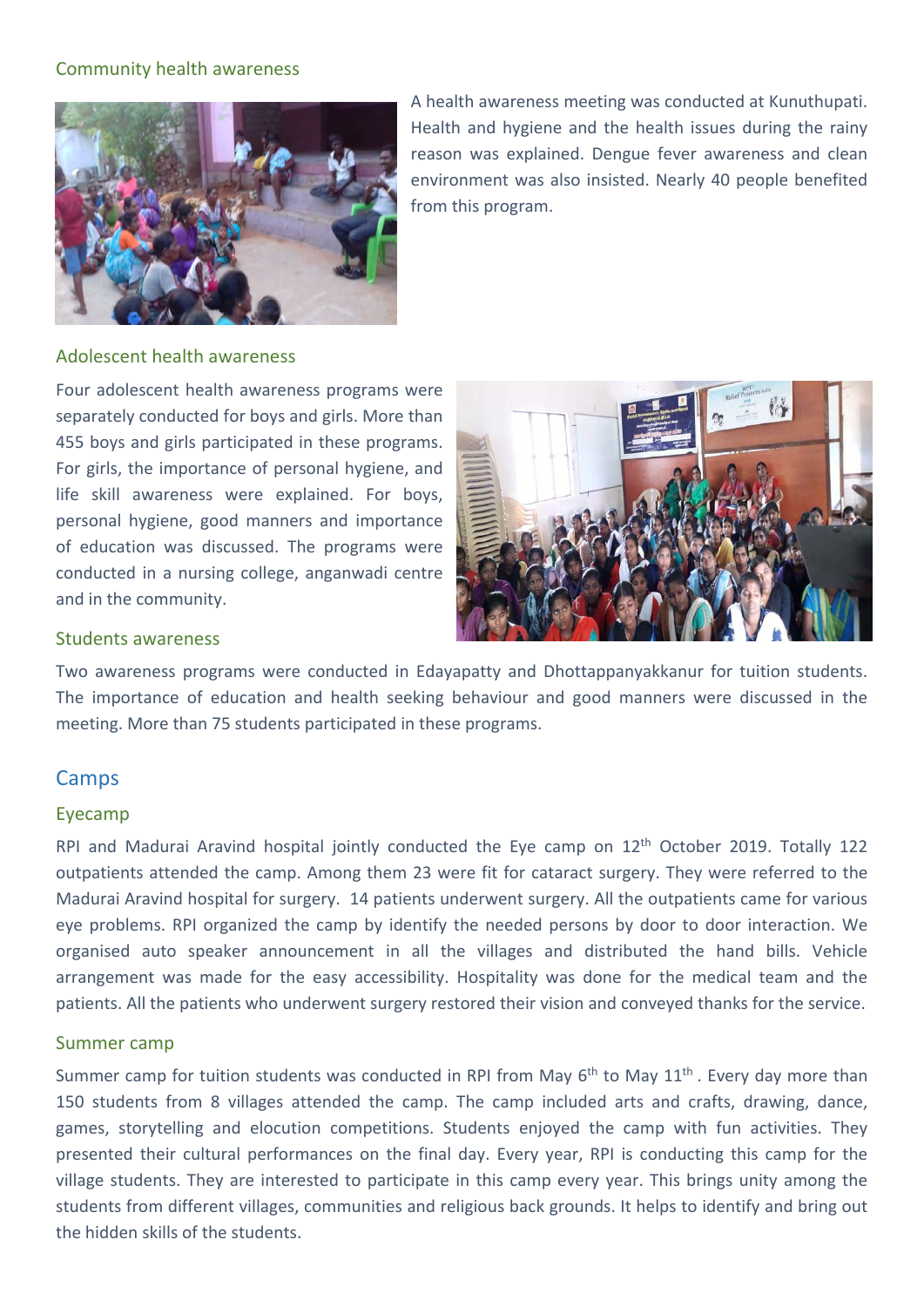#### Medical camp

General Medical camp for adolescents was conducted in RPI on 8.5.19. The medical team from the FPAI Madurai treated the participants for their illness and also gave iron, calcium and nutrition supplements. They were counselled and treated for their needs. Another medical camp was jointly conducted with the government health team in Edayapatti. Totally 620 members benefited through these 2 camps.

#### Nutrition awareness camp



National nutrition week program was conducted in Dhottapanayakkanur. ICDS, the health dept and RPI jointly organized this program. More than 100 women, anc, pnc and adolescent participate in the program. A nutrition exhibition was displayed and explained. A quiz related to nutrition and health was conducted, healthy babies were selected and prizes distributed to them. Finally, a rally was conducted through the street to bring awareness to the

community about the importance of nutrition.

#### Adolescent HB camp

Haemoglobin test camp for adolescent girls was conducted in MV school. 115 girls were tested and most of the girls were in 8 to 9 grams only. They were counselled on health and hygiene and the importance of haemoglobin was explained. Nutrition counselling was given and many were treated for the low HB level. The needed girls were referred to the hospital.



#### Cervical cancer camp

Cervical cancer screening camp for women was conducted at the RPI campus on 23.11.19. RPI organised this program and mobilized the women from 16 villages. All the MV school and RPI staff did the ground work and identify the needy women and referred to the camp. Totally 111 women benefited from this camp. The medical team has come from Madurai FPAI. All the participants were counselled and complaints diagnosed. Based on the assessment, 70 women underwent examination for cervical cancer and 2 found positive. The 2 positive cases were referred to Usilampatti Government hospital for confirmation test. 10 women treated for sexually transmitted infection, 31 for reproductive tract infection, 4 for urinary tract infection and 40 for general issues like cold, cough and fever. Treatment and counselling given to all the participants.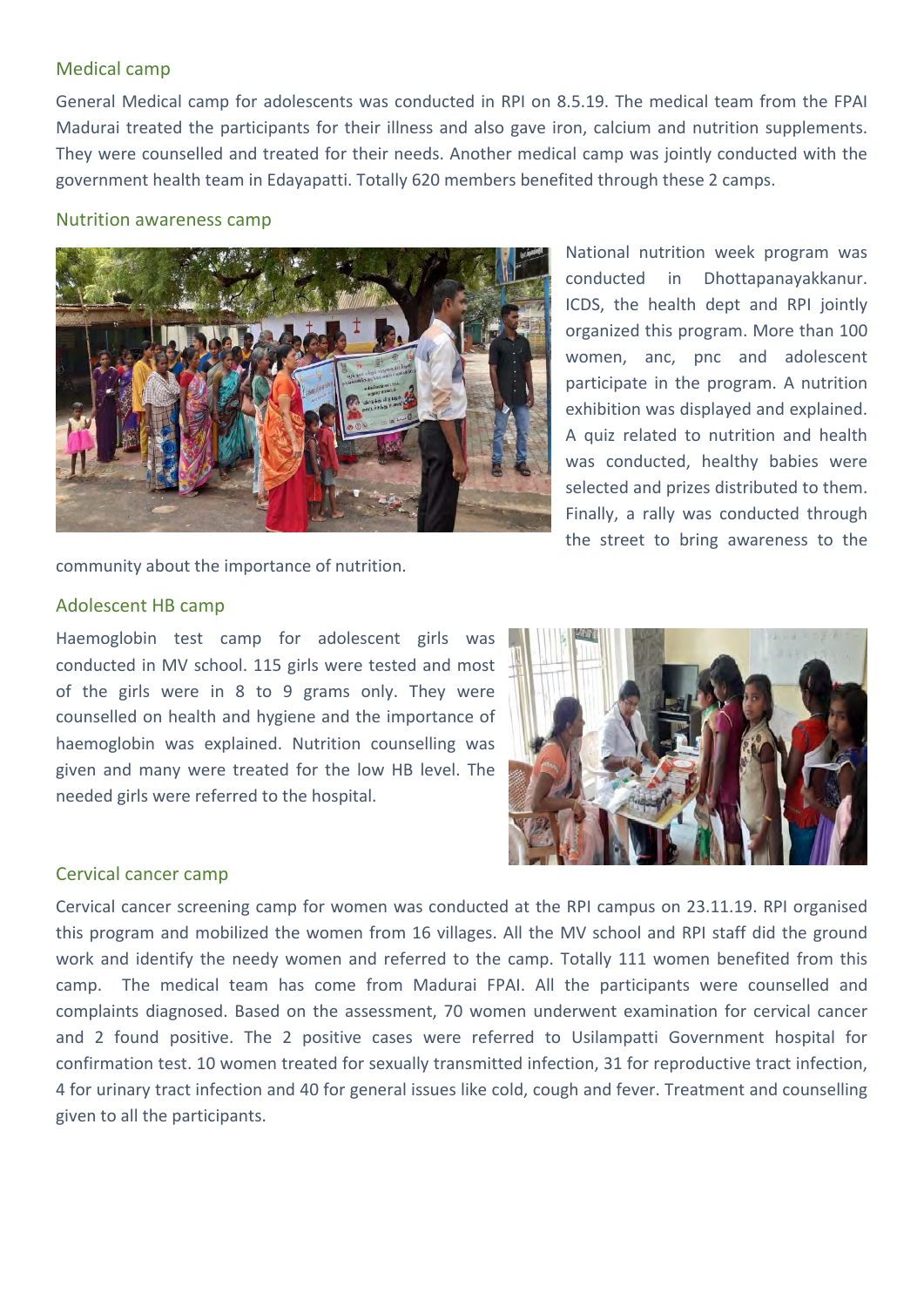## Training and Meetings

#### ICDS training

Child development program officer invited RPI to conduct training program for anganwadi workers in ICDS. More than 100 new workers participated in the session. Topics discussed in the meeting included the following: Roles and responsibilities of anganwadi workers; how they have to handle the community; how to over come the difficulties in the work and community; services of RPI; confidentiality maintaining; outcome of each activities; anc, pnc, underweight care; adolescent care; early marriage issues; contraception; HIV .

#### Parents' meeting



Two Parents meetings of Mountain View school students were conducted this year. All the parents of LKG, UKG and primary class students attended the meetings. The progress of the students was shared with the parents. Parents were requested to maintain clean uniform and nutritious foods and snacks to the students. The fees committee order was shared with the parents. Correspondent conveyed the message to the parents that we are here to provide best education to the student.

#### Staff meeting

RPI staff meetings were conducted on a regular basis. Tuition and anganwadi teachers attended the meetings with their records. The strength and performance of tuition and anganwadis was discussed. The program plans and the outcome of the programs was also discussed. The regular monitoring of under weight kids in anganwadi is important and the steps taken for the improvement was discussed. The needs of the tuitions were addressed.

Year- end staff meeting conducted in office. All the school and office staff attend the meeting. The activities of the whole year displayed and discussed with the staff. Appreciation was show to the staff for their work. Discussed about the improvement and extension of the programs. Displayed the photos of awareness programs, camps tuitions, anganwadis, sports day, annual day and the celebrations. Appreciate and encourage the staff for the good work.

## Education & Nutrition support

#### Tuitions and Anganwadies

- $\triangleright$  Through the 6 free tuition centres more than 320 students benefited. The students going to government school have no chance to go to private tuitions due to their poor back ground. RPI provides support for those students through providing free education and stationery materials, which helps them to continue their studies without dropping out.
- $\triangleright$  Through 6 anganwadi centres, 90 children are utilizing the services of RPI. The volunteers of RPI visiting the centres and teach them with fun learning materials.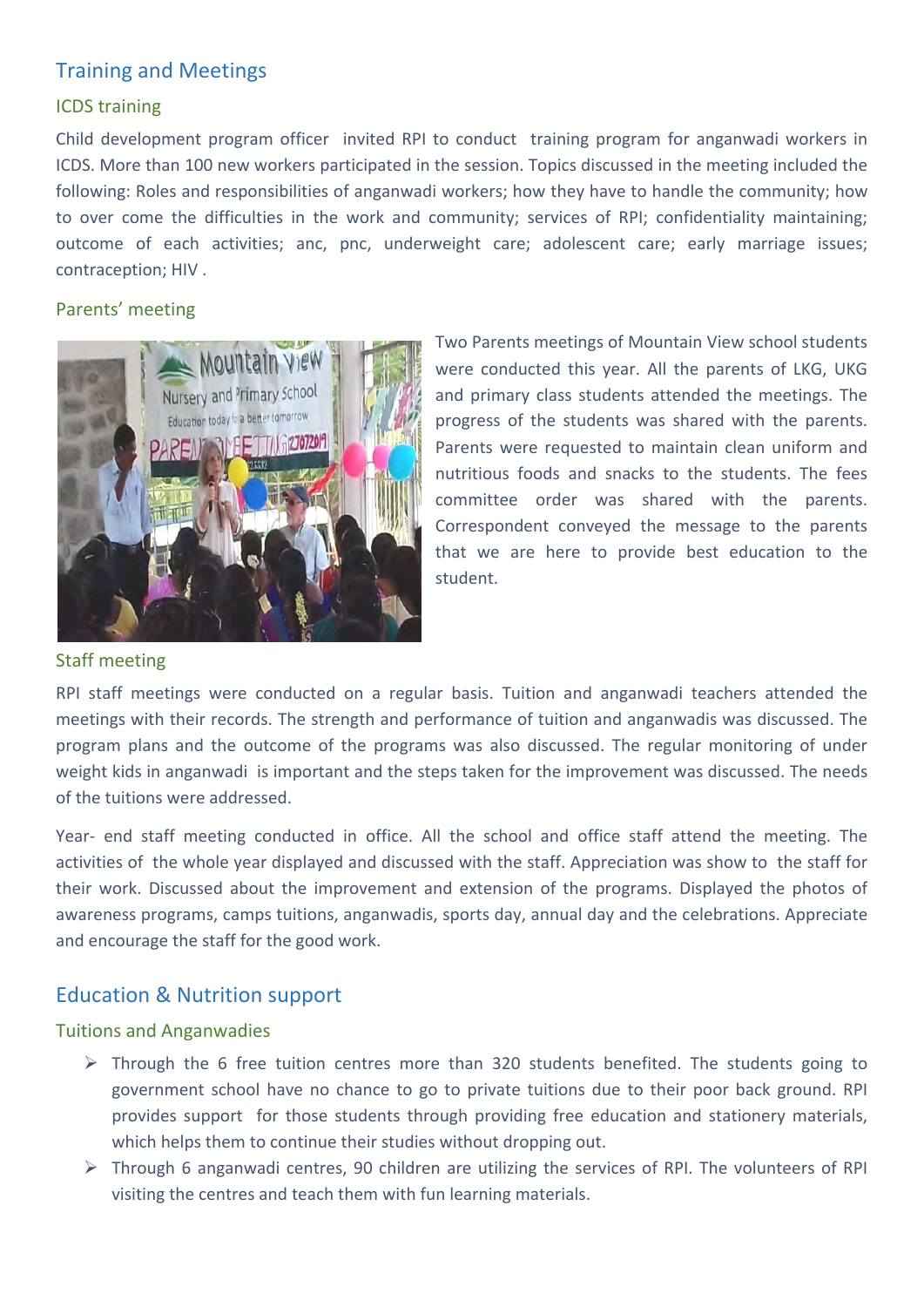#### Nutrition support

Under-weight children in the anganwadis were identified and nutrition support was given. 4 children were found to be underweight and ghee, dates and bananas were regularly given to them. They are gradually gaining weight.

#### Education support & materials distribution



- $\triangleright$  Education support material for the tuition students was distributed in all the centres. 320 students in 6 tuitions benefited from this. It helps them to continue their education. The materials are sponsored by the LINC company is very much useful to the students from underprivileged backgrounds.
- 10 Mountain View school students benefited from the sponsorship and the subsidy given by RPI. It helps them to continue the good education in an English medium school and to continue their studies.
- $\triangleright$  Eleven students were admitted under RTE for this academic year. Totally 19 students are studying under RTE.

#### Events

#### Student education tour

Primary class students of MV school were taken to the Keeladi archaeological exhibition in Madurai Tamil Sangam. The culture of Tamil people before 3000 years was explained through the exhibited materials. Students observed with interest the ancient civilization of Tamil. They were also taken to the Gandhi museum and eco park. They learned the history of freedom fighters in museum and enjoyed playing in park.

#### Staff excursion

RPI and Mountain view school staff were taken to the excursion to Suruli falls and Vaigai dam. Transport and hospitality were provided by RPI. Staff enjoyed the full day excursion.

#### Sports day

This was conducted on 8.5.19 in Mountain View school. All the students participated in various sports. Teachers and staff also actively participated in the sports activities. It encouraged the student and made a healthy competition among them. Appreciation prizes were given to the winners.

#### Annual Day

The third Annual day of Mountain View Nursery and Primary School was conducted on 30.5.19. DR. Deisy, Mr.Abel Moorthy and Mr. Rajiv Jeyabalan came as chief guests. The correspondent and education advisor presided on the stage. Prizes were given to the academic rank holders and sports winners. Parents and participants enjoyed the cultural performance of the students.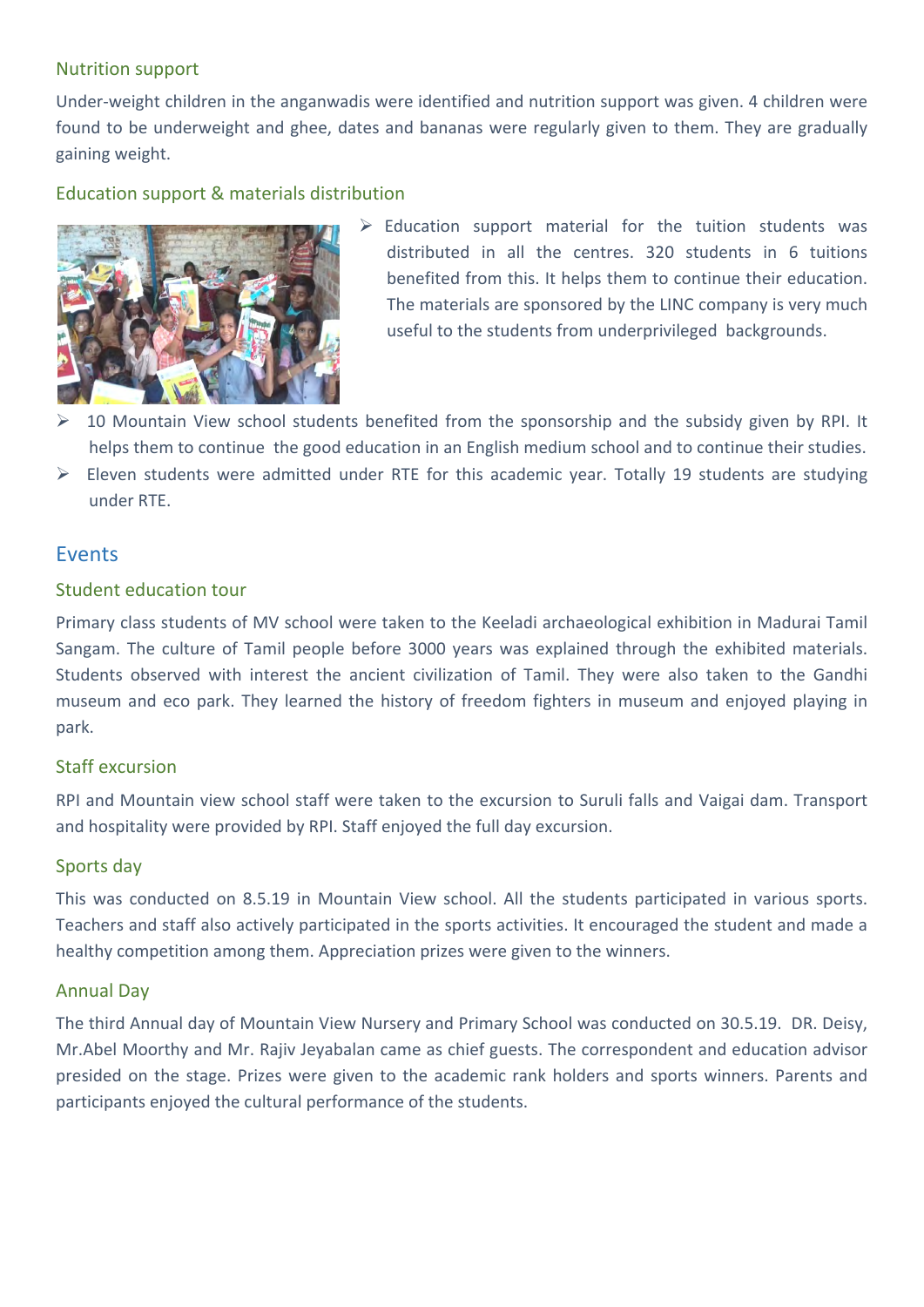## **Celebrations**

- Mountain View Nursery and Primary School celebrated Children's day, the birthday of Jawaharlal Nehru, Gandhi Jeyanthi and the birthday of Kamarajar with students and staff. These celebrations help the student to know about the services done by the leaders to the community.
- $\triangleright$  Republic day and Independence were celebrated in MV school with students and staff.
- Diwali, Pongal, Christmas & New year are also celebrated in RPI every year. In celebrations, RPI is encouraging the staff with dresses, sweets and bonus to all the staff.

## Referral services

- Referred 5 persons for TB test in Dhottappanayakkanur and 3 of them found sputum positive and started treatment.
- Two drug addicted persons were counselled and referred for treatment in Usilampatty Govt hospital.
- Referred 4 students for the free BSC nursing degree course in Madurai.
- Two girls were referred for two-wheeler driving license and they got the license.

## Visits and feedbacks

- Health inspectors and Medical officers visited the school for inspection and certified that the cleanliness of school and environment is of a high standard.
- Inspectors from Fire department inspected the safety measures of the school and certified the school has taken all the safety steps.
- Thasildhar of Usilampattti block inspected and provide license to the school.
- The education officers (DEO, BEO) appreciated the good infrastructure, Eco friendly environment and qualified teachers. The Mountain view school is one of the few schools following all the procedures given by education department.
- Child development officers visited the school and were highly impressed. They adopted the fun learning materials which RPI provides for the anganwadis where they work, to distribute to other anganwadis.
- Visitors from Romania, America and the UK visited MV school on 16.719 and 22.7.19. and were highly impressed with their interaction with the students and staff.
- The Correspondents and Chairman of other schools and colleges appreciated our school and said the rural children are getting good English education.

## Impact of programs

- $\triangleright$  The health seeking behaviour of women and adolescent girls improved due to the health awareness programmes. Awareness on ANC/PNC care and contraceptive methods improved. They start going for health check-ups and haemoglobin monitoring. Adolescent girls start following a nutritious diet due to nutrition awareness programs. Response and awareness of parents on child care & child protection improved due to the child protection programs.
- HIV & TB awareness reached to the public and college students. They are voluntarily coming for check-ups and investigations. Identified TB patients were started and following the treatment. Awareness on prevention helps to reduce the new infections in the community.